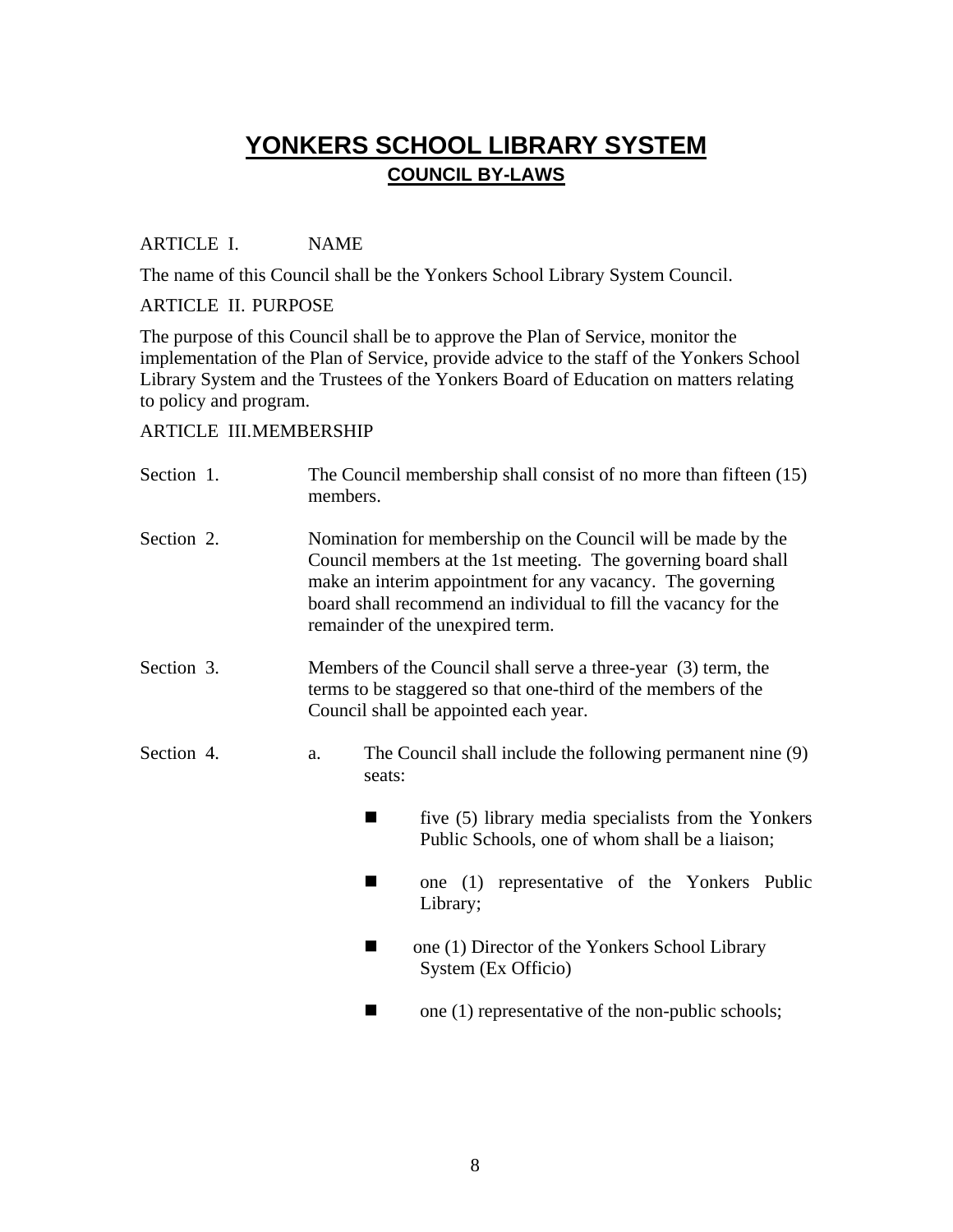- $\blacksquare$  one (1) Ex Officio of the Yonkers Public Schools from Library Services Department.
- b. The Council's remaining seats may be representatives chosen from any of the following categories:
	- **Librarian**
	- School administrator
	- Student
	- Teacher
	- Academic staff member
	- Community member
	- School library volunteer
	- **Parent**
- Section 5. A Council member who misses more than two (2) consecutive meetings without notifying the Chair of the Yonkers School Library System office may be replaced by action of the Council.
- ARTICLE IV. PRESIDING OFFICERS
- Section 1. The officers of the Council shall be a Chair, a Vice-Chair and a Secretary.
- Section 2. Nomination for officers of the Council for the coming school year will be made at the 1st Council meeting and voted on at the  $2<sup>nd</sup>$ meeting. Officers shall serve a 2-year term.
- Section 3 The duties of the officers shall be:
	- a. Chair:
		- $\blacksquare$  Convene the meetings
		- **Prepare the agenda**
		- **Appoint committees as needed.**